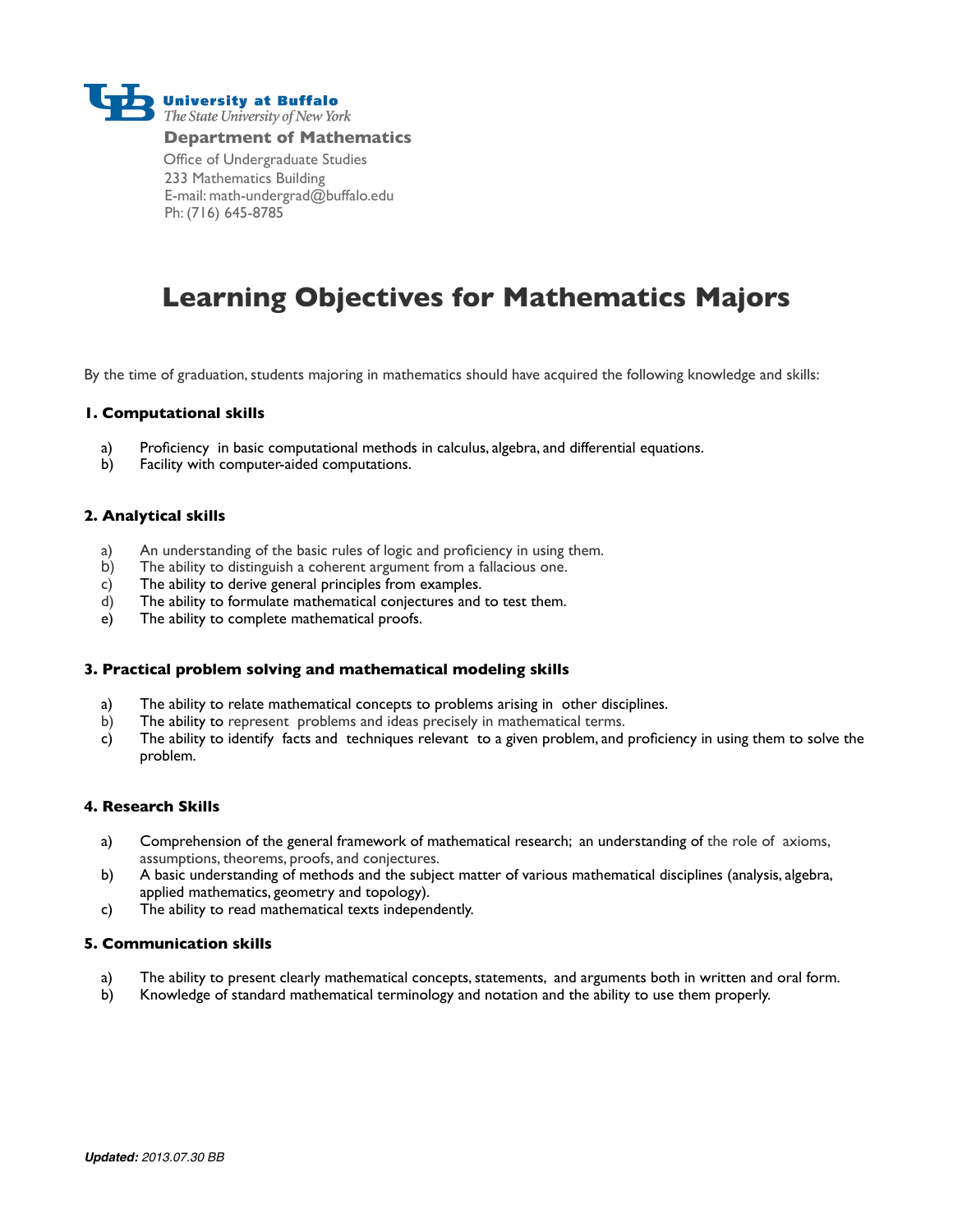

**Department of Mathematics**

Office of Undergraduate Studies 233 Mathematics Building E-mail: math-undergrad@buffalo.edu Ph: (716) 645-8785

# **Undergraduate Curriculum Mapping**

The table below lists all courses offered to Mathematics Majors. Ratings assigned to a course indicate the extent to which its content reflects each of the learning objectives on the following scale:

|  | <b>Contract Contract Contract Contract Contract Contract Contract Contract Contract Contract Contract Contract Co</b> |  |
|--|-----------------------------------------------------------------------------------------------------------------------|--|
|  |                                                                                                                       |  |
|  | ı                                                                                                                     |  |
|  |                                                                                                                       |  |
|  | <b>Contract Contract Contract Contract Contract Contract Contract Contract Contract Contract Contract Contract Co</b> |  |

little or not at all  $\begin{vmatrix} 2 & 1 \end{vmatrix}$  moderately  $\begin{vmatrix} 3 & 3 \end{vmatrix}$  extensively

| <b>Outcomes</b>                               | I.Computa-<br>tional skills | 2. Analyti-<br>cal skills | 3. Practical<br>problem<br>solving and<br>mathemati-<br>cal model-<br>ing skills | 4. Research<br><b>Skills</b> | 5.Commu-<br>nication<br>skills |
|-----------------------------------------------|-----------------------------|---------------------------|----------------------------------------------------------------------------------|------------------------------|--------------------------------|
| MTH 141 Calculus I                            | 3                           | T                         | $\overline{2}$                                                                   | T                            | T                              |
| MTH 142 Calculus II                           | 3                           | T                         | $\overline{2}$                                                                   | Т                            | T                              |
| MTH 153 Hon Calculus I                        | 3                           | $\overline{2}$            | $\overline{2}$                                                                   | $\overline{2}$               | $\overline{2}$                 |
| MTH 154 Hon Calculus II                       | 3                           | $\overline{2}$            | $\overline{2}$                                                                   | $\overline{2}$               | $\overline{2}$                 |
| MTH 172 Princip. Math Comp                    | 3                           | $\overline{2}$            | 3                                                                                | T                            | $\overline{2}$                 |
| MTH 191 Intro Disc Math I                     | 3                           | $\overline{2}$            | 3                                                                                | T                            | T                              |
| MTH 192 Intro Disc Math II                    | 3                           | $\overline{2}$            | 3                                                                                | т                            | T                              |
| MTH 241 Calculus III                          | $\overline{3}$              | Т                         | $\overline{2}$                                                                   | Т                            | T                              |
| MTH 251 Hon Calculus III                      | 3                           | $\overline{2}$            | $\overline{2}$                                                                   | $\overline{2}$               | $\overline{2}$                 |
| MTH 272 Math of Data Manip                    | 3                           | $\overline{2}$            | $\overline{2}$                                                                   | T                            | Т                              |
| MTH 306 Intro Diff Equations                  | 3                           | T                         | 3                                                                                | T                            | $\overline{2}$                 |
| MTH 309 Intro Lin Algebra                     | 3                           | $\overline{2}$            | $\overline{2}$                                                                   | Т                            | $\overline{2}$                 |
| MTH 310 App Lin Algebra                       | 3                           | $\overline{2}$            | 3                                                                                | $\overline{2}$               | $\overline{2}$                 |
| MTH 311 Intro Higher Math                     | T                           | 3                         | T                                                                                | 3                            | $\overline{3}$                 |
| MTH 313 Elements of Set Theory                | T                           | 3                         | T                                                                                | 3                            | 3                              |
| MTH 314 Logic for Comp Sci                    | T                           | 3                         | $\overline{2}$                                                                   | $\overline{2}$               | $\overline{2}$                 |
| MTH 335 Elements of Geometry                  | T                           | 3                         | Т                                                                                | $\overline{2}$               | 3                              |
| <b>Updated: 2012.09.30 BB</b><br>$\mathbf{1}$ |                             |                           |                                                                                  |                              |                                |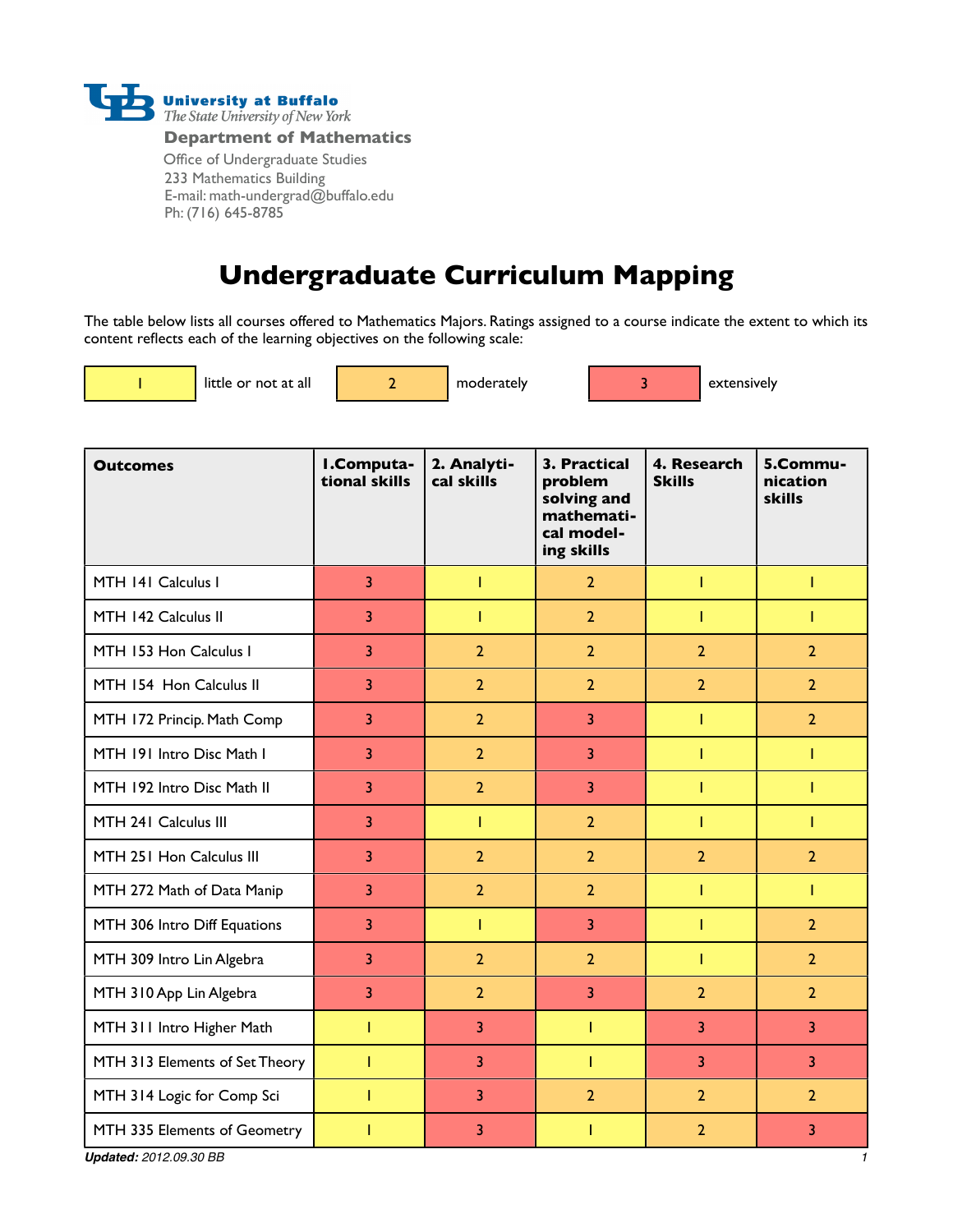| <b>Outcomes</b>                 | I.Computa-<br>tional skills | 2. Analyti-<br>cal skills | 3. Practical<br>problem<br>solving and<br>mathemati-<br>cal model-<br>ing skills | 4. Research<br><b>Skills</b> | 5.Commu-<br>nication<br><b>skills</b> |
|---------------------------------|-----------------------------|---------------------------|----------------------------------------------------------------------------------|------------------------------|---------------------------------------|
| MTH 336 Projective Geometry     | T                           | 3                         | T                                                                                | $\overline{2}$               | $\overline{3}$                        |
| MTH 337 Intro Sci Computing     | $\overline{2}$              | $\overline{2}$            | $\overline{2}$                                                                   | $\overline{2}$               | Т                                     |
| MTH 343 Codes                   | $\overline{2}$              | $\overline{2}$            | 3                                                                                | $\overline{2}$               | $\overline{2}$                        |
| MTH 353 Intro Combinatorics I   | $\overline{3}$              | 3                         | $\overline{2}$                                                                   | $\overline{2}$               | $\overline{2}$                        |
| MTH 354 Intro Combinatorics II  | 3                           | 3                         | $\overline{2}$                                                                   | $\overline{2}$               | $\overline{2}$                        |
| MTH 411 Probability Theory      | $\overline{2}$              | $\overline{2}$            | 3                                                                                | $\overline{2}$               | $\overline{2}$                        |
| MTH 412 Intro Stat Inference    | $\overline{2}$              | $\overline{2}$            | 3                                                                                | $\overline{2}$               | $\overline{2}$                        |
| MTH 413 Intro Math Logic I      | T                           | 3                         | T                                                                                | 3                            | 3                                     |
| MTH 414 Intro Math Logic II     | Т                           | 3                         | T                                                                                | 3                            | 3                                     |
| MTH 417 Surv Multivar Calculus  | $\overline{2}$              | 3                         | $\overline{2}$                                                                   | $\overline{2}$               | $\overline{2}$                        |
| MTH 418 Surv Partial Diff Eq    | 3                           | $\overline{2}$            | $\overline{2}$                                                                   | $\overline{2}$               | $\overline{2}$                        |
| MTH 419 Intro Abstract Algebra  | $\overline{2}$              | 3                         | T                                                                                | 3                            | 3                                     |
| MTH 420 Advanced Lin Algebra    | $\overline{2}$              | 3                         | T                                                                                | 3                            | 3                                     |
| MTH 424 Surv Fourier Series     | 3                           | $\overline{2}$            | $\overline{2}$                                                                   | $\overline{2}$               | $\overline{2}$                        |
| MTH 425 Intro Complex Var I     | $\overline{2}$              | 3                         | $\overline{2}$                                                                   | $\overline{2}$               | $\overline{2}$                        |
| MTH 426 Intro Complex Var II    | $\overline{2}$              | 3                         | $\overline{2}$                                                                   | $\overline{2}$               | $\overline{2}$                        |
| MTH 427 Intro Topology I        |                             | 3                         |                                                                                  | 3                            | 3                                     |
| MTH 428 Intro Topology II       | T                           | 3                         | T                                                                                | 3                            | 3                                     |
| MTH 429 Intro Number Th I       | T                           | $\overline{3}$            | T                                                                                | $\overline{3}$               | $\overline{3}$                        |
| MTH 430 Intro Number Th II      | Т                           | 3                         | T                                                                                | $\overline{3}$               | $\overline{3}$                        |
| "MTH 431 Intro Real Variables I | $\overline{2}$              | 3                         | T                                                                                | 3                            | 3                                     |
| MTH 432 Intro Real Variables II | $\overline{2}$              | 3                         | T                                                                                | $\overline{3}$               | $\overline{3}$                        |
| MTH 434 Basic Measure Theory    | T                           | 3                         | T                                                                                | $\overline{3}$               | 3                                     |
| MTH 435 Intro Cryptography      | $\overline{2}$              | $\overline{2}$            | 3                                                                                | $\overline{2}$               | $\overline{2}$                        |
| MTH 437 Intro Num Analysis I    | 3                           | $\overline{2}$            | 3                                                                                | $\overline{2}$               | $\overline{2}$                        |
| MTH 437 Intro Num Analysis II   | 3                           | $\overline{2}$            | 3                                                                                | $\overline{2}$               | $\overline{2}$                        |